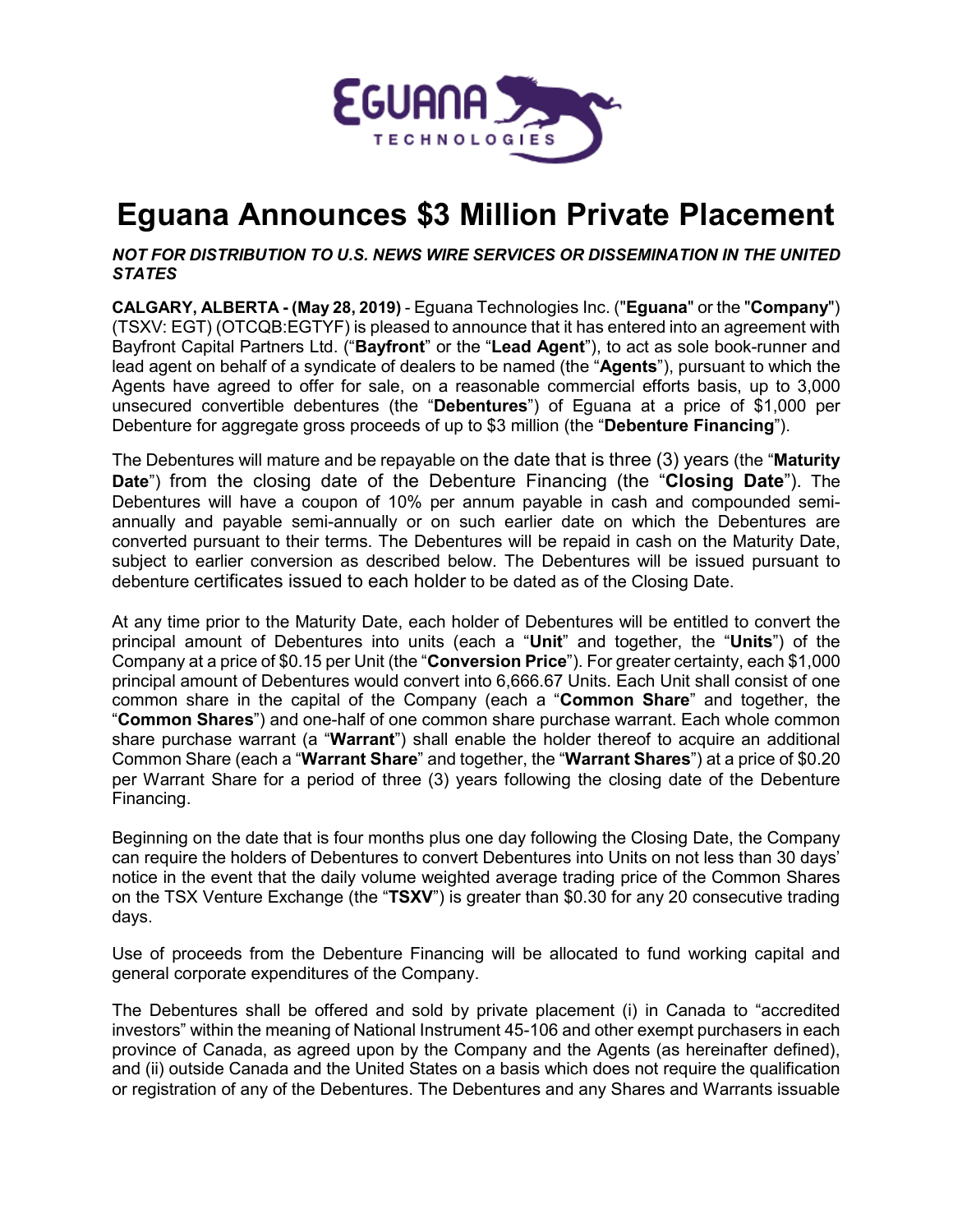

upon the conversion thereof will be subject to a statutory hold period in Canada of four months and one day after the closing date of the Debenture Financing.

As consideration for its services pursuant to the Debenture Financing, the Agents shall receive a cash commission equal to 7% of the gross proceeds raised pursuant to the Debenture Financing to be paid on the closing date (the "**Commission**"). The Company shall issue to the Agents, on the closing date of the Debenture Financing, 466.67 compensation warrants (the "**Compensation Warrants**") for each \$1,000 principal amount of Debentures sold pursuant to the Debenture Financing. Each Compensation Warrant will entitle the holder thereof to acquire one Unit at a price of \$0.15 per Unit for a period of three years from the closing date.

## **About Eguana Technologies Inc.**

Based in Calgary, Alberta Canada, Eguana Technologies Inc. (EGT: TSX.V) (OTCQB: EGTYF) designs and manufactures high performance residential and commercial energy storage systems. Eguana has two decades of experience delivering grid edge power electronics for fuel cell, photovoltaic and battery applications, and delivers proven, durable, high quality solutions from its high capacity manufacturing facilities in Europe and North America.

With thousands of its proprietary energy storage inverters deployed in the European and North American markets, Eguana is one of the leading suppliers of power controls for solar self-consumption, grid services and demand charge applications at the grid edge. To learn more, visit [www.eguanatech.com](http://www.eguanatech.com/) or follow us on Twitter [@EguanaTech](https://twitter.com/EguanaTech)

### **Company Inquiries**

Eguana Technologies Inc. Justin Holland CEO +1.416.728.7635 Justin.Holland@EguanaTech.com

### **Forward Looking Information**

*The reader is advised that some of the information herein may constitute forward-looking statements and forward-looking information (together, "forward-looking statements") within the meaning assigned by National Instrument 51-102 – Continuous Disclosure Obligations and other relevant securities legislation. In particular, we include, among other things: statements pertaining to the use of proceeds, the closing of the Debenture Financing, the ability of the Company to comply with terms of the Debenture, including but not limited to the interest payments and payments of the principal and the Company's ability to obtain necessary approvals from the TSX Venture Exchange.*

*Forward-looking statements are not a guarantee of future performance and involves a number of risks and uncertainties. Many factors could cause the Company's actual results, performance or achievements, or future events or developments, to differ materially from those expressed or implied by the forward-looking information. Readers are cautioned not to place undue reliance on forwardlooking information, which speaks only as of the date hereof. Readers are also directed to the "Risk Factors" section of the Company's most recent audited financial statements which may be found on its website or at sedar.com The Company does not undertake any obligation to release publicly any revisions to forward-looking statements contained herein to reflect events or circumstances that occur*